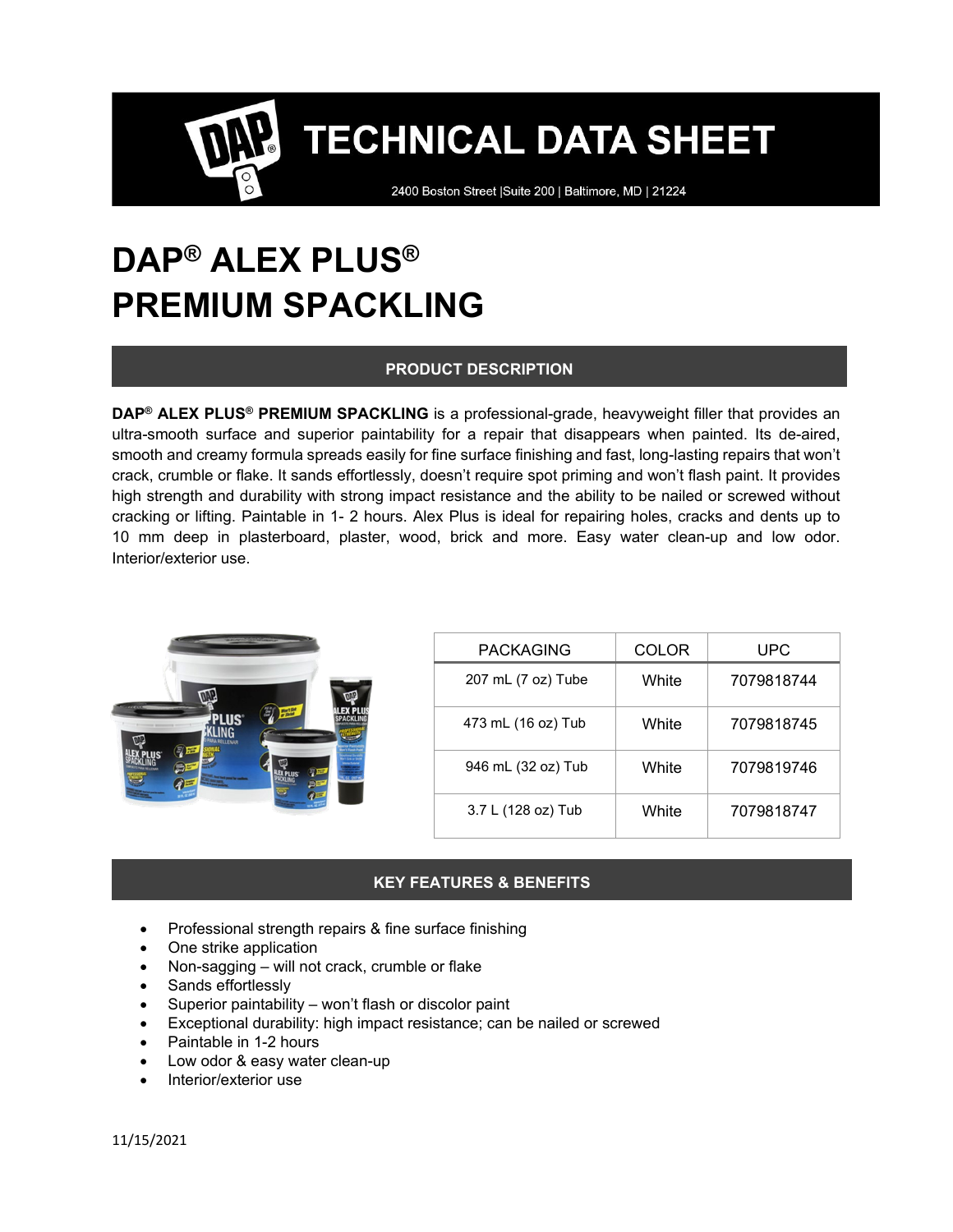2400 Boston Street | Suite 200 | Baltimore, MD | 21224

#### **SUGGESTED USES**

#### **IDEAL FOR FILLING HOLES, CRACKS, CREVICES, DENTS AND DEFECTS ON:**

- Drywall / Plasterboard
- Wood
- Plaster
- **Stone**
- **Brick**
- Metal Doors & Trim

### **FOR BEST RESULTS**

- Apply in temperatures above 10ºC
- Do not apply if rain is expected within 24 hours.
- Do not use on floors or as a caulk, sealant or joint filler over cracks and joints where expansion and contraction may occur.
- **DO NOT USE AS SKIM COAT.**
- For exterior applications, first apply exterior-grade primer, then apply spackling and finish with a coating of quality exterior-grade paint.
- If a textured finish is desired, add clean sand to spackling compound prior to application.
- Do not use for tuck pointing applications on brick.
- Store away from extreme heat or cold.

### **APPLICATION**

#### **Surface Preparation**

Surface must be clean, dry, structurally sound and free of dirt, debris and foreign material.

#### **Product Application**

- 1. For tubs, pry off lid. Mix if necessary. If using the squeeze tube, knead tube, cut nozzle & squeeze directly onto filling knife.
- 2. Using a clean filling knife, firmly press filler into hole or crack.
- 3. Draw blade firmly across the surface to remove excess material in one strike. Overfill slightly to allow for minimal shrinkage.
- 4. For a smoother finish, dip putty knife into water and pull from center of hole outwards (not from top to bottom or side to side).
- 5. For repairs deeper than 3 mm, apply two or more layers allowing spackling to dry between applications.
- 6. Allow to dry 1-2 hours (depending on temperature, relative humidity and depth of fill) and then sand and paint. Ensure that the filler is thoroughly dry before sanding or applying an oil-based paint. Spackling may be painted immediately upon drying with a quality latex paint.
- 7. Clean tools immediately with water before product dries & tightly reseal container and store away from extreme heat or cold.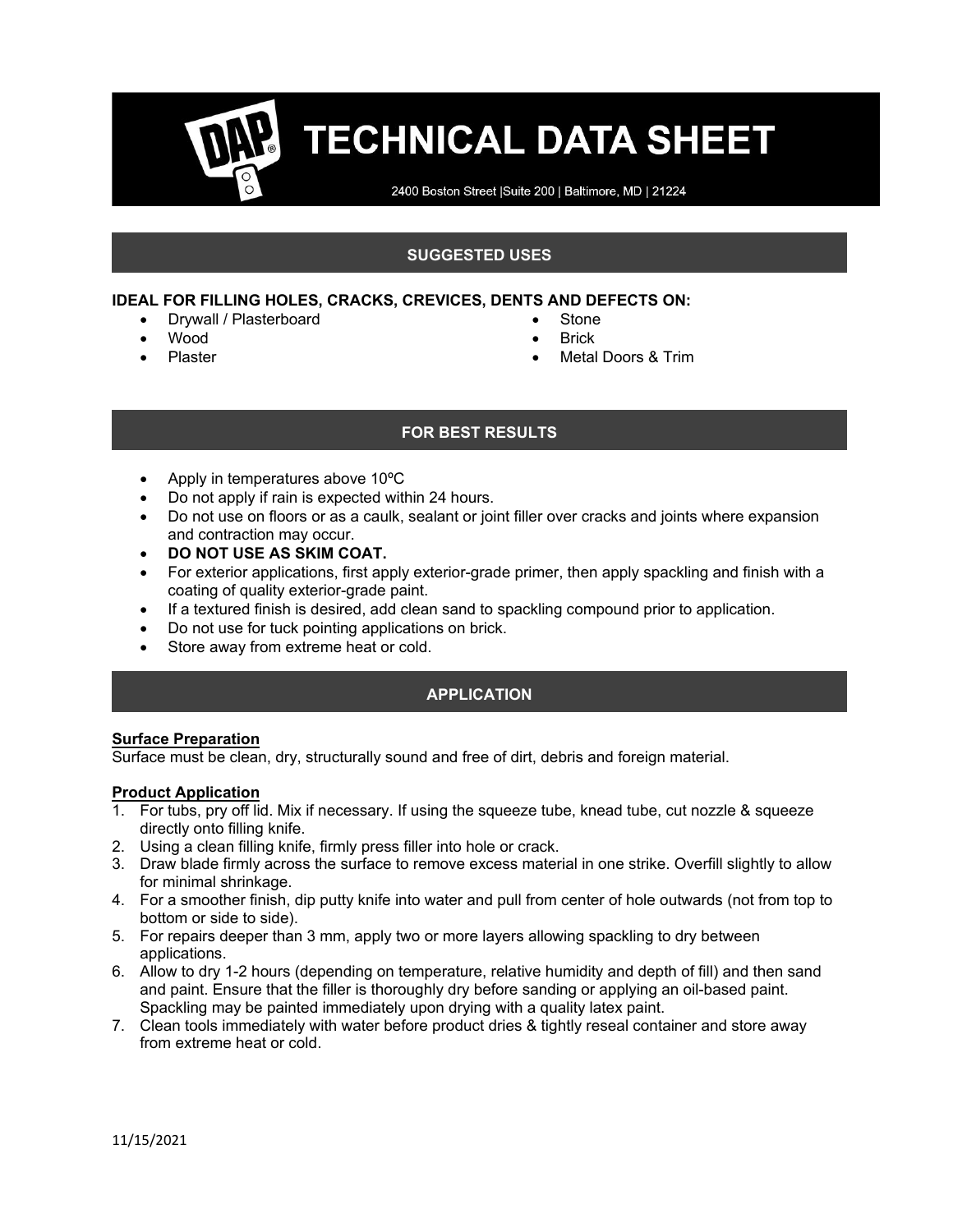2400 Boston Street | Suite 200 | Baltimore, MD | 21224

## **TYPICAL PHYSICAL & CHEMICAL PROPERTIES**

| Appearance/Consistency               | Thick paste                                                       |
|--------------------------------------|-------------------------------------------------------------------|
| Vehicle                              | Latex polymer                                                     |
| Filler                               | Inert Filler                                                      |
| Volatile                             | Water                                                             |
| <b>Volume Solids</b>                 | 76%                                                               |
| Odor                                 | Very mild                                                         |
| Clean Up                             | Water                                                             |
| Freeze Thaw Stability (ASTM C1183)   | Passes 5 Cycles                                                   |
| <b>Shelf Life</b>                    | 12 months                                                         |
| <b>Application Temperature Range</b> | Above 10°C                                                        |
| Service Temperature Range            | $-17^{\circ}$ C to 18 $^{\circ}$ C                                |
| Paint Ready Time                     | 1-2 hours depending on temperature, humidity and depth<br>of fill |
|                                      |                                                                   |

### **CLEAN UP & STORAGE**

Wash tools immediately after use with water. Excess dried material must be scraped or sanded away. Clean hands with warm water and soap. Be sure container lid/cap is closed and tightly sealed. Store container in a cool, dry place away from extreme heat or cold.

#### **SAFETY**

See product label or Safety Data Sheet (SDS) for health and safety information.